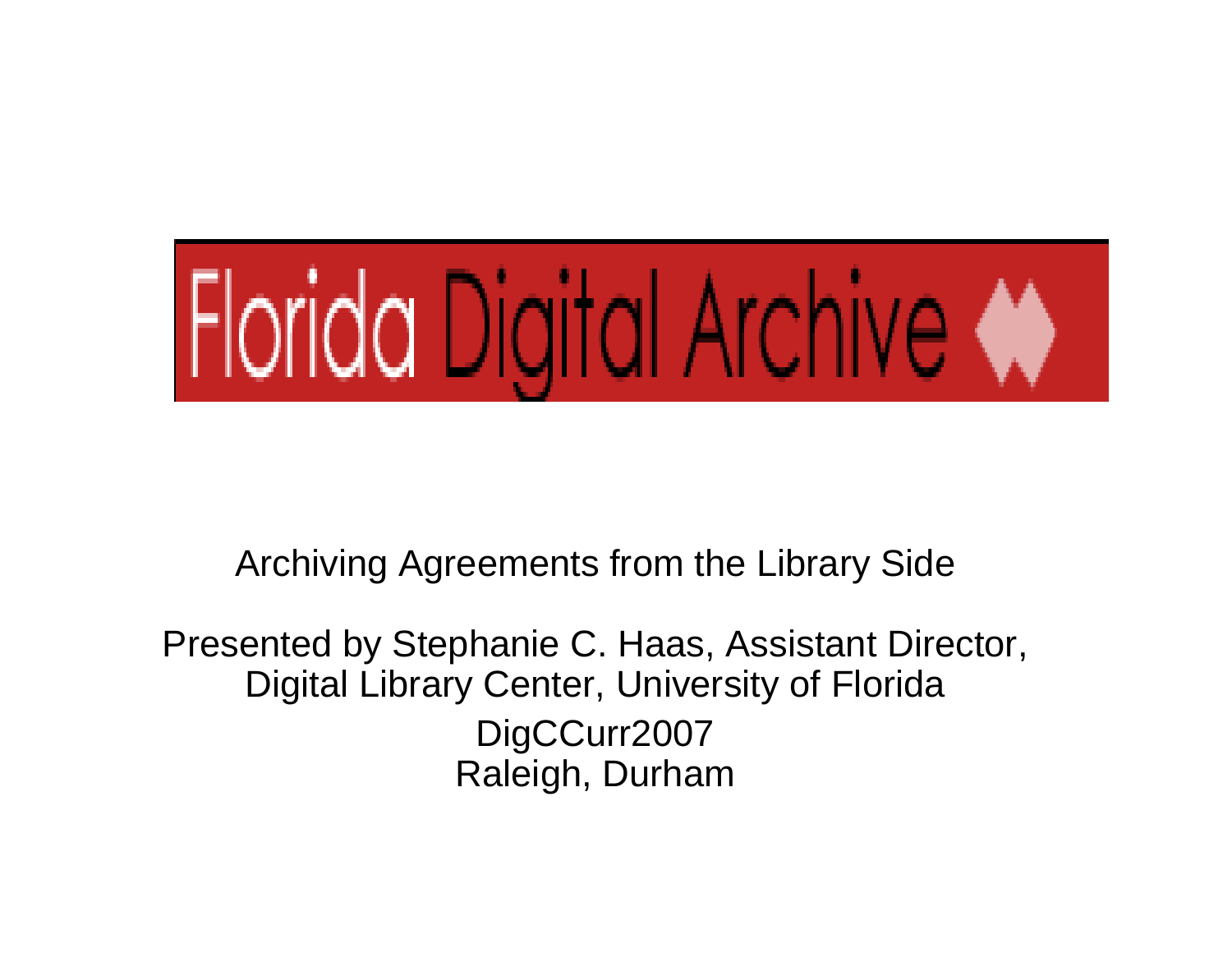# FDA Affiliates and Designated Communities

Eligibility is open to:

. Public university libraries in the Florida Department of Colleges and Universities. Nonlibrary units may archive as part of the library agreements.

<sup>z</sup>PALMM partners who have formal agreements with a state university library to participate in PALMM projects.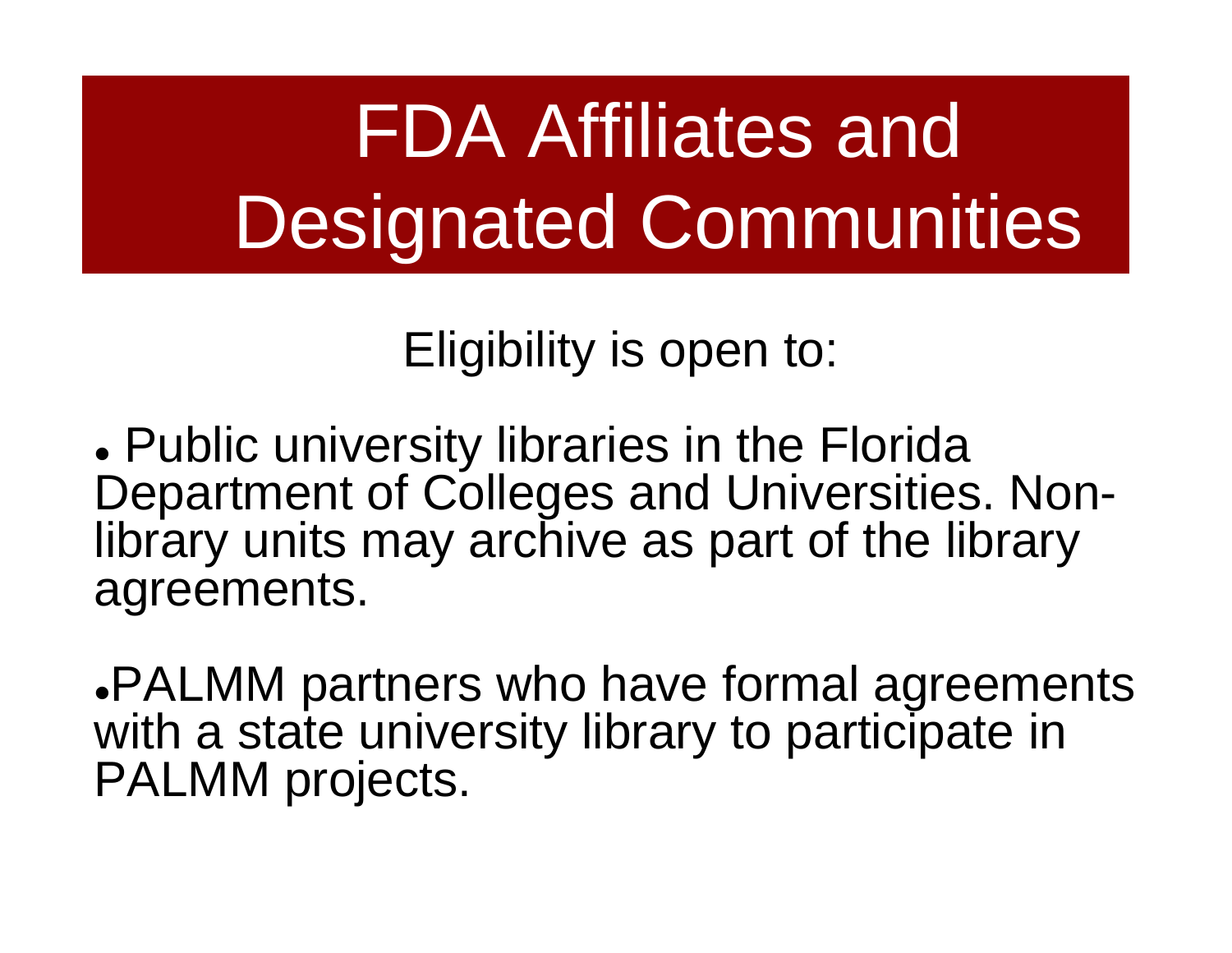## Designated Community

An OAIS (Open Archival Information System) is an archive that preserves information for a Designated Community. DAITSS (Dark Archive in the Sunshine State) is software that implements this model in the Florida Digital Archive.

The Designated Community is the professional staff of the FDA affiliates that serve as proxies for their academic and research communities. They must have the technical knowledge to create good submission packages to send to the FDA, and to render dissemination packages received from the FDA into a form understandable to their users.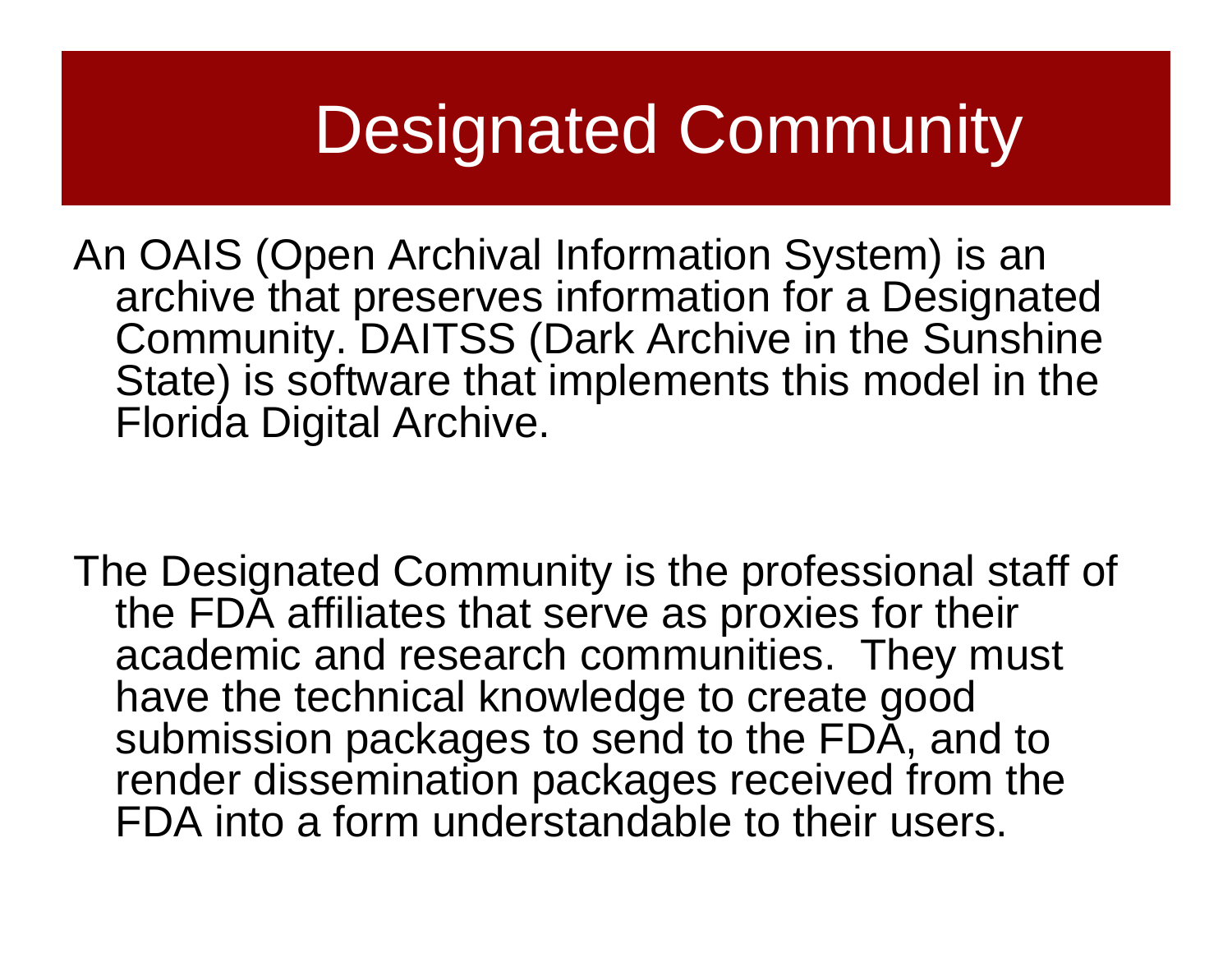#### The Florida Digital Archive uses a model of shared operation

Responsibilities of the FDA:

- $\checkmark$ Implement requested preservation level.
- $\checkmark$  Restrict functions to authorized individuals as specified in Agreement.
- $\vee$  Provide detailed Ingest or Error information for every submission information package (SIP) received.
- $\checkmark$ Preserve exactitude of packages submitted.
- $\checkmark$  For file formats supported by full preservation, maintain a renderable version.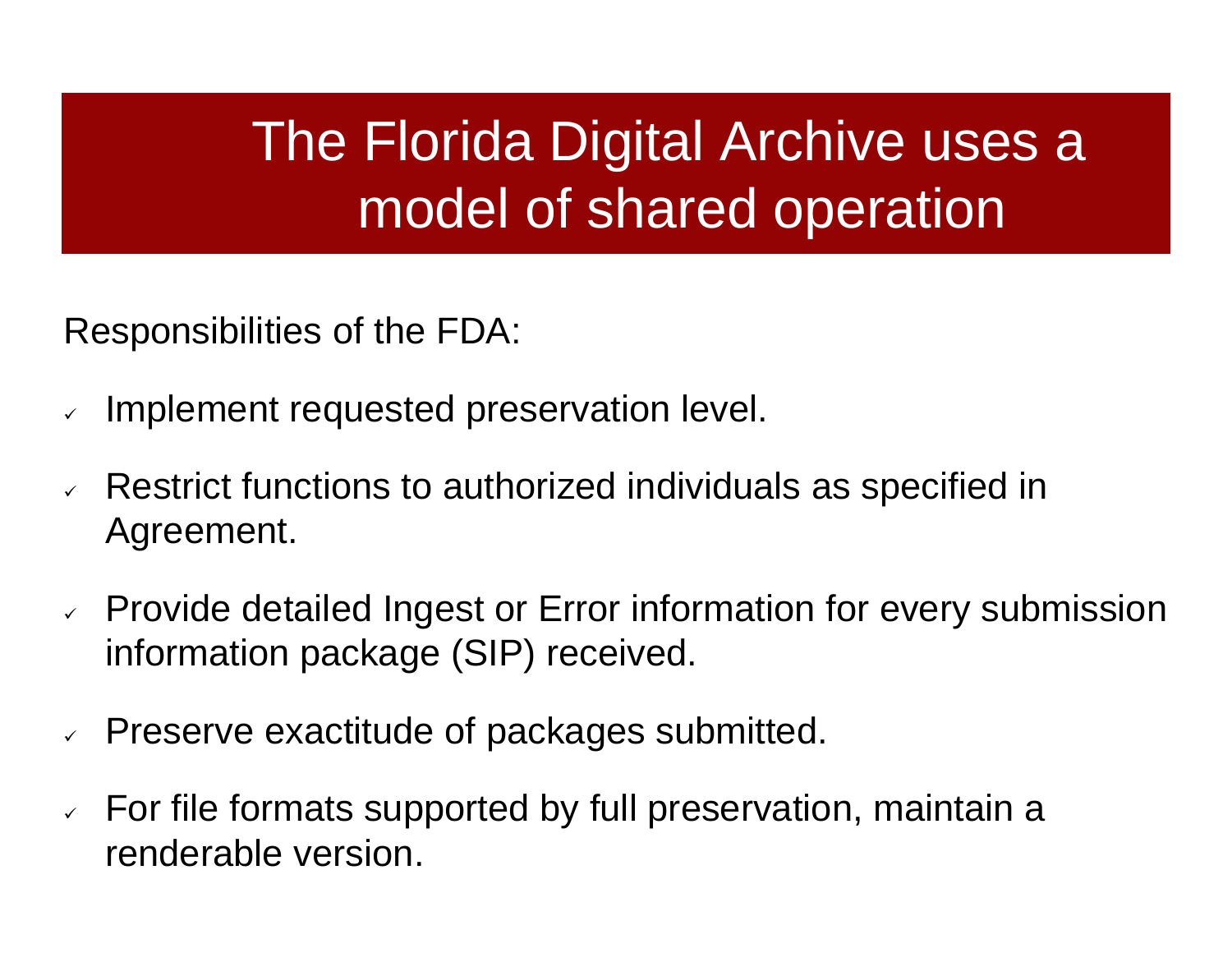#### Responsibilities of the FDA (continued) Responsibilities of the FDA (continued)

- $\checkmark$  $\triangledown$  Provide dissemination information packages (DIPs) on request.
- $\checkmark$  $\vee$  Provide reports to affiliates for management purposes.
- $\checkmark$  Achieve and maintain certification as a Trusted Digital Repository.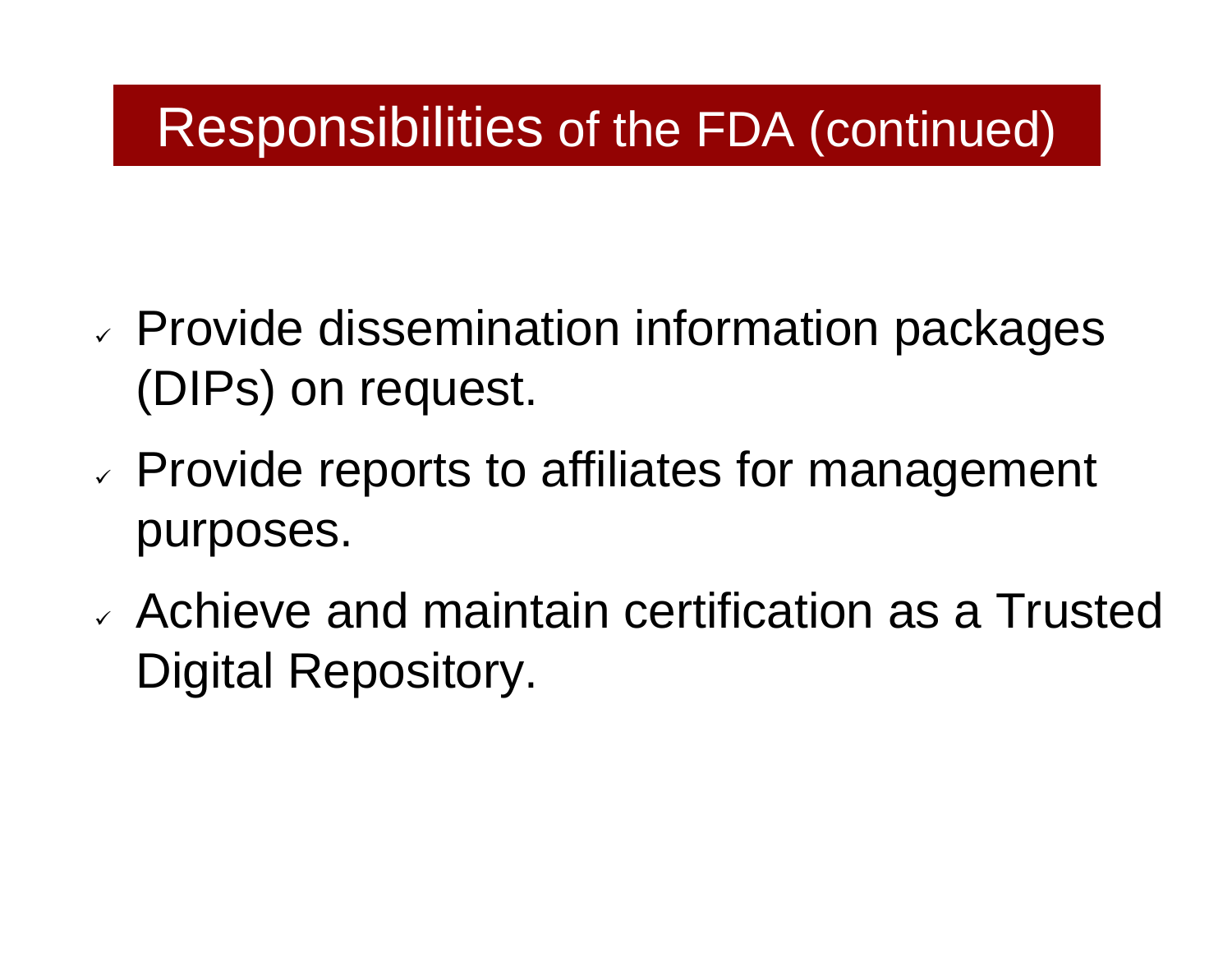## Responsibilities of FDA Affiliate

- Negotiate agreement.
- Maintain current list of preservation levels for various formats in the Agreement.
- Select content to archive with appropriate rights.
- Encourage creation of content in good archivable formats.
- Submit content according to FDA Submission Information Package (SIP) specifications.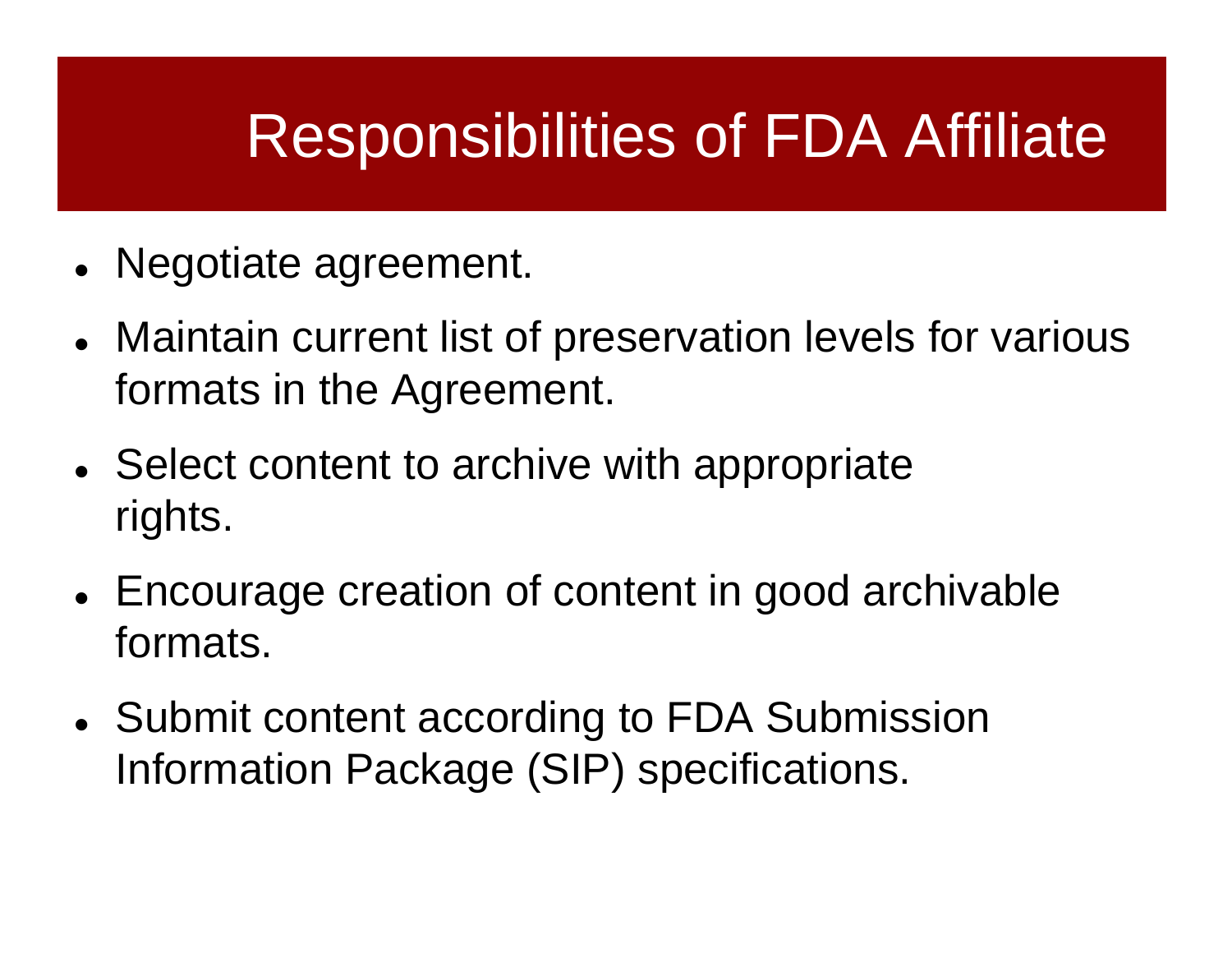### Responsibilities of the FDA Affiliate (continued)

- Use the information in Ingest and Error Reports to verify status of packages.
- As appropriate, withdraw packages no longer needed.
- Request dissemination of packages as needed.
- Maintain records of what is archived.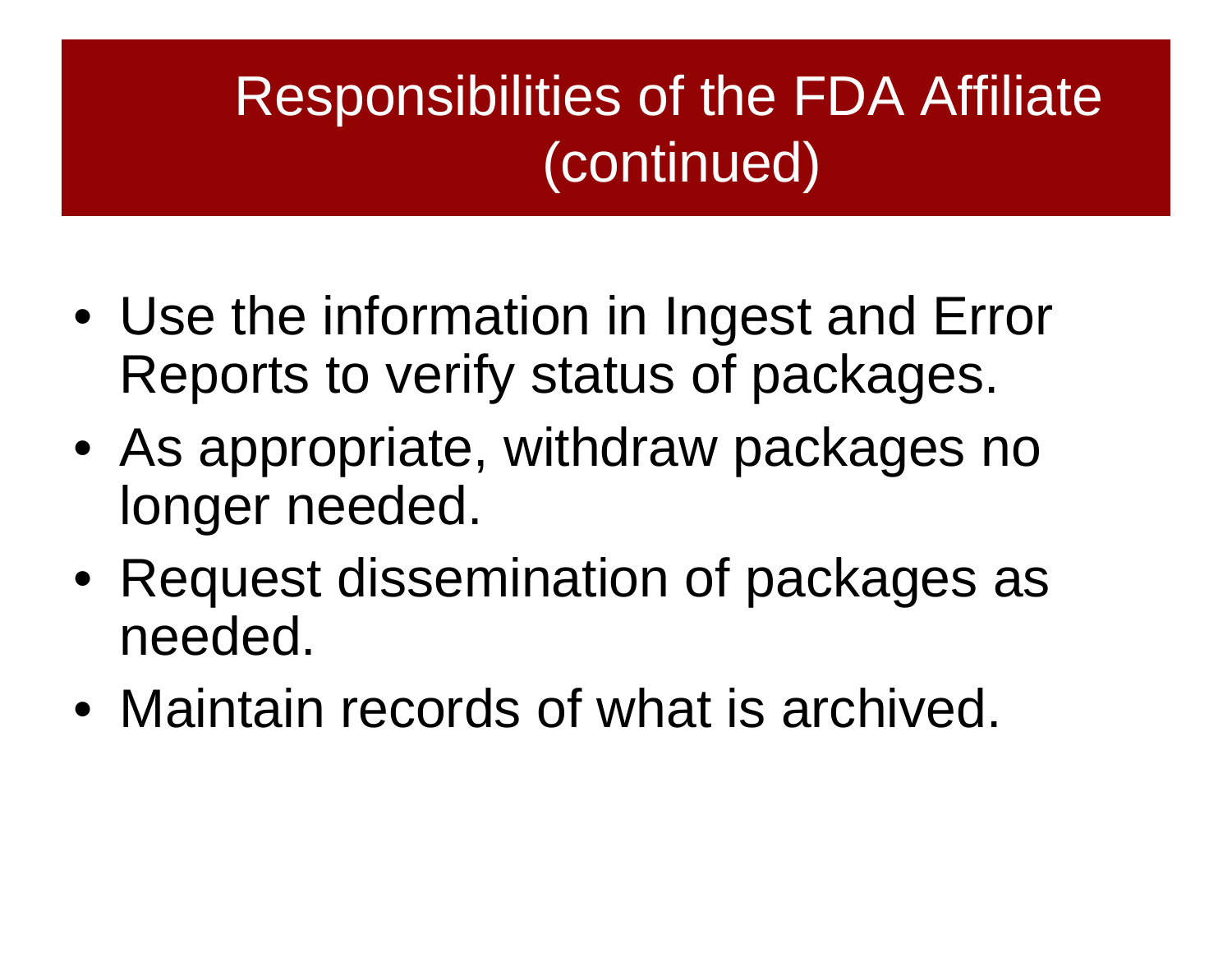## Preservation treatment

#### Selection:

The decision was made to archive all items digitized by the University of Florida or digitized as the result of joint project agreements of UF and another institution, and to archive all electronic dissertations.

Treatment:

All masters are to be given the fullest treatment possible. All derivatives are to be saved at the bit level.

Documentation:

The collections and treatments are incorporated as Appendices to the Agreement and must be up to date.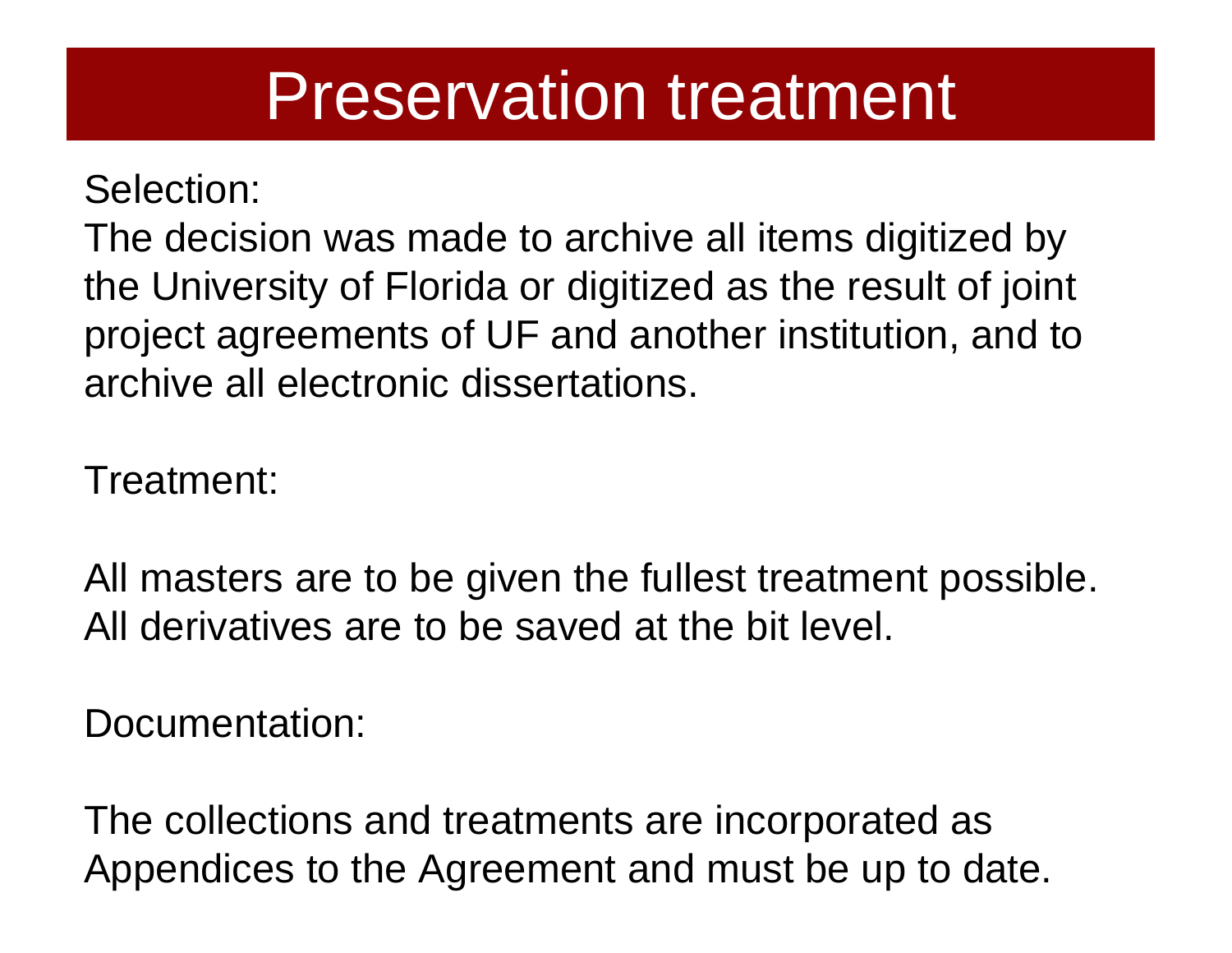#### **University of Florida Libraries** 6 April 2007

Florida Digital Archive: Appendix A

| <b>CODE</b>     | <b>NAME</b>                                           | <b>Archive Levels</b>                          |            |                   |
|-----------------|-------------------------------------------------------|------------------------------------------------|------------|-------------------|
|                 |                                                       | <b>FULL</b>                                    | <b>BIT</b> | <b>NONE</b>       |
|                 | <b>UF Theses and Dissertations</b>                    | <b>Next slide</b>                              |            |                   |
| <b>AFRICA1</b>  | <b>Africa Collection</b>                              | BWF, JP2, MP2, MP4.<br>SGM, TIF, TXT, WAV, XML | MP3, PRO   | All other formats |
| <b>FALD</b>     | Florida Architecture and Landscape Design Collections | BWF, JP2, MP2, MP4,<br>SGM, TIF, TXT, WAV, XML | MP3, PRO   | All other formats |
| <b>FALDA</b>    | Florida Institute of Architects Publications          | BWF, JP2, MP2, MP4.<br>SGM, TIF, TXT, WAV, XML | MP3, PRO   | All other formats |
| <b>TREISTER</b> | Kenneth Triester Collection                           | BWF, JP2, MP2, MP4,<br>SGM, TIF, TXT, WAV, XML | MP3, PRO   | All other formats |
| ASIA1           | <b>Asian Studies Collection</b>                       | BWF, JP2, MP2, MP4.<br>SGM, TIF, TXT, WAV, XML | MP3, PRO   | All other formats |
| <b>BLDN1</b>    | Scholarly Resources on Literature for Children        | BWF, JP2, MP2, MP4.<br>SGM, TIF, TXT, WAV, XML | MP3, PRO   | All other formats |
| <b>JUV</b>      | Digital Collection of Children's Literature           | BWF. JP2. MP2. MP4.<br>SGM, TIF, TXT, WAV, XML | MP3, PRO   | All other formats |
| DLOC1           | Caribbean Area Studies General Collection             | BWF, JP2, MP2, MP4,<br>SGM, TIF, TXT, WAV, XML | MP3, PRO   | All other formats |
| <b>CNIP</b>     | Caribbean Newspaper Imaging Project                   | BWF, JP2, MP2, MP4,<br>SGM, TIF, TXT, WAV, XML | MP3, PRO   | All other formats |
| <b>ARTE</b>     | Arte del Sol                                          | BWF, JP2, MP2, MP4,<br>SGM, TIF, TXT, WAV, XML | MP3, PRO   | All other formats |
| <b>AZTEC</b>    | Aztec / Los Aztecas                                   | BWF, JP2, MP2, MP4,<br>SGM, TIF, TXT, WAV, XML | MP3, PRO   | All other formats |
| <b>MAYA</b>     | Maya                                                  | BWF, JP2, MP2, MP4,<br>SGM, TIF, TXT, WAV, XML | MP3, PRO   | All other formats |
| <b>DLOSA1</b>   | South American Collection                             | BWF, JP2, MP2, MP4,<br>SGM TIF TXT WAV XML     | MP3, PRO   | All other formats |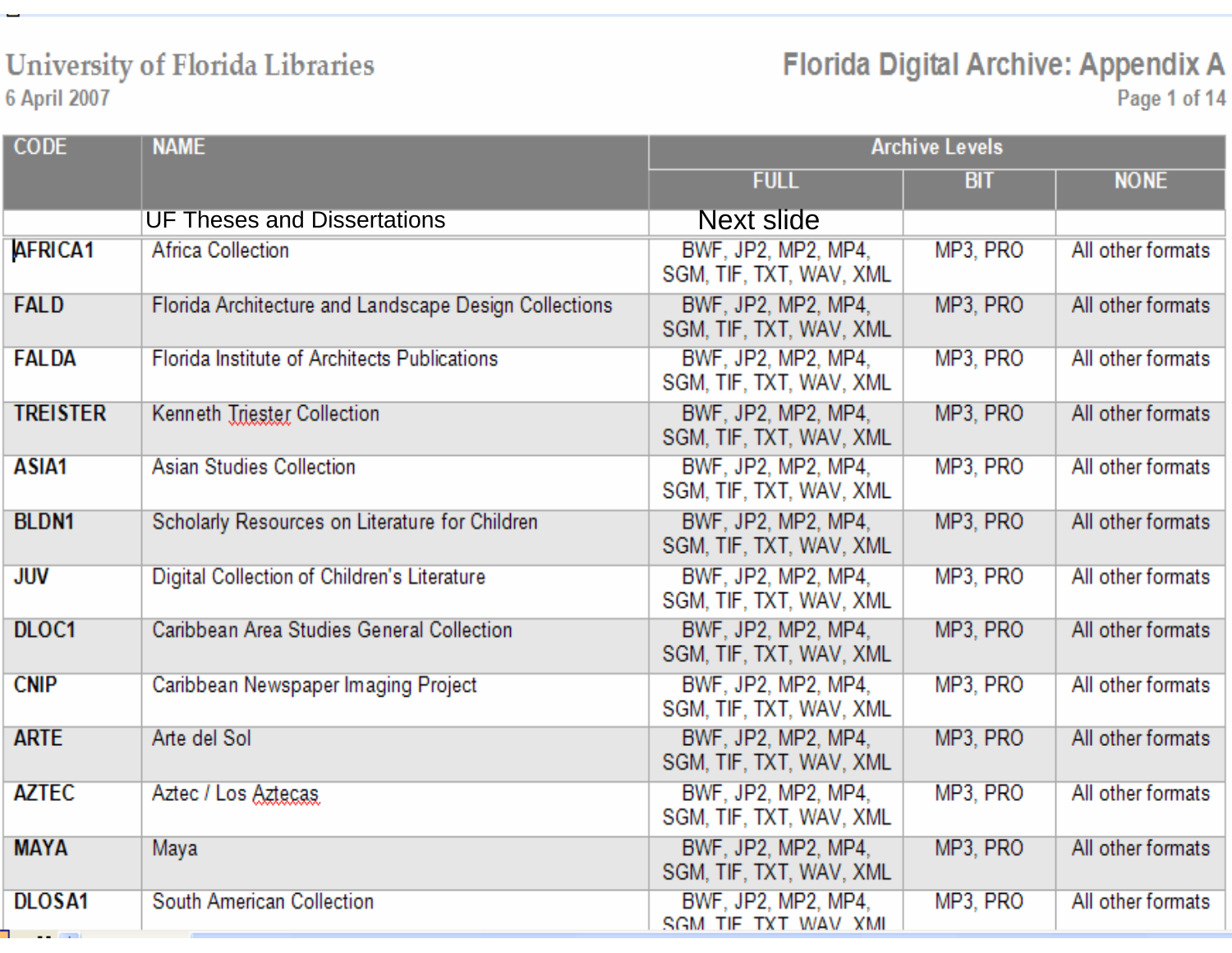#### Acceptable ETD formats

| Media                | <b>Acceptable Formats</b>                                     |  |  |
|----------------------|---------------------------------------------------------------|--|--|
| Text                 | PDF or PDF/A                                                  |  |  |
|                      | Plain text (*.txt US-ASCII, Latin-1 or Unicode)               |  |  |
|                      | Cascading style sheets (*.css)                                |  |  |
|                      | XML, XHTML, XSD, XSL (with included schema and character      |  |  |
|                      | encoding explicitly specified)                                |  |  |
|                      | <b>HTML</b>                                                   |  |  |
|                      | SGML                                                          |  |  |
|                      | DTD                                                           |  |  |
|                      | Computer program source code (*.c, *.c++, *.java, *.js, *jsp, |  |  |
|                      | *.jhp, *.php, *.pl, etc.)                                     |  |  |
| Image                | TIFF (bitonal Group4 compression; grayscale uncompressed;     |  |  |
|                      | RGB uncompressed)                                             |  |  |
|                      | PNG                                                           |  |  |
|                      | JPEG/JFIF                                                     |  |  |
|                      | BMP                                                           |  |  |
|                      | JPEG2000 (jp2)                                                |  |  |
| Vector Graphics      | SVG                                                           |  |  |
|                      | CGM                                                           |  |  |
|                      | Web CGM                                                       |  |  |
| Audio                | AIFF (uncompressed) (*aif, *.aiff)                            |  |  |
|                      | WAV (PCM only) (*.wav)                                        |  |  |
|                      | MIDI                                                          |  |  |
|                      | Ogg Vorbis (OGG) (uncompressed)                               |  |  |
|                      | <b>FLAC</b>                                                   |  |  |
| Video                | MPEG-2                                                        |  |  |
|                      | MPEG-4                                                        |  |  |
|                      | AVI (MJPEG)                                                   |  |  |
|                      | MOV (MJEPG-A with uncompressed header)                        |  |  |
| Spreadsheet/Database | CSV (Comma Separated Variable) Text                           |  |  |
|                      | Tab Delimited Test                                            |  |  |
|                      | SQL                                                           |  |  |
|                      | DBF (*.dbf)                                                   |  |  |
|                      | OpenOffice (*sxc)                                             |  |  |
| Computer programs    | See Text formats                                              |  |  |
| Virtual Reality      | X3D                                                           |  |  |
|                      | VRML                                                          |  |  |
| Presentation         | OpenOffice (*.sxi)                                            |  |  |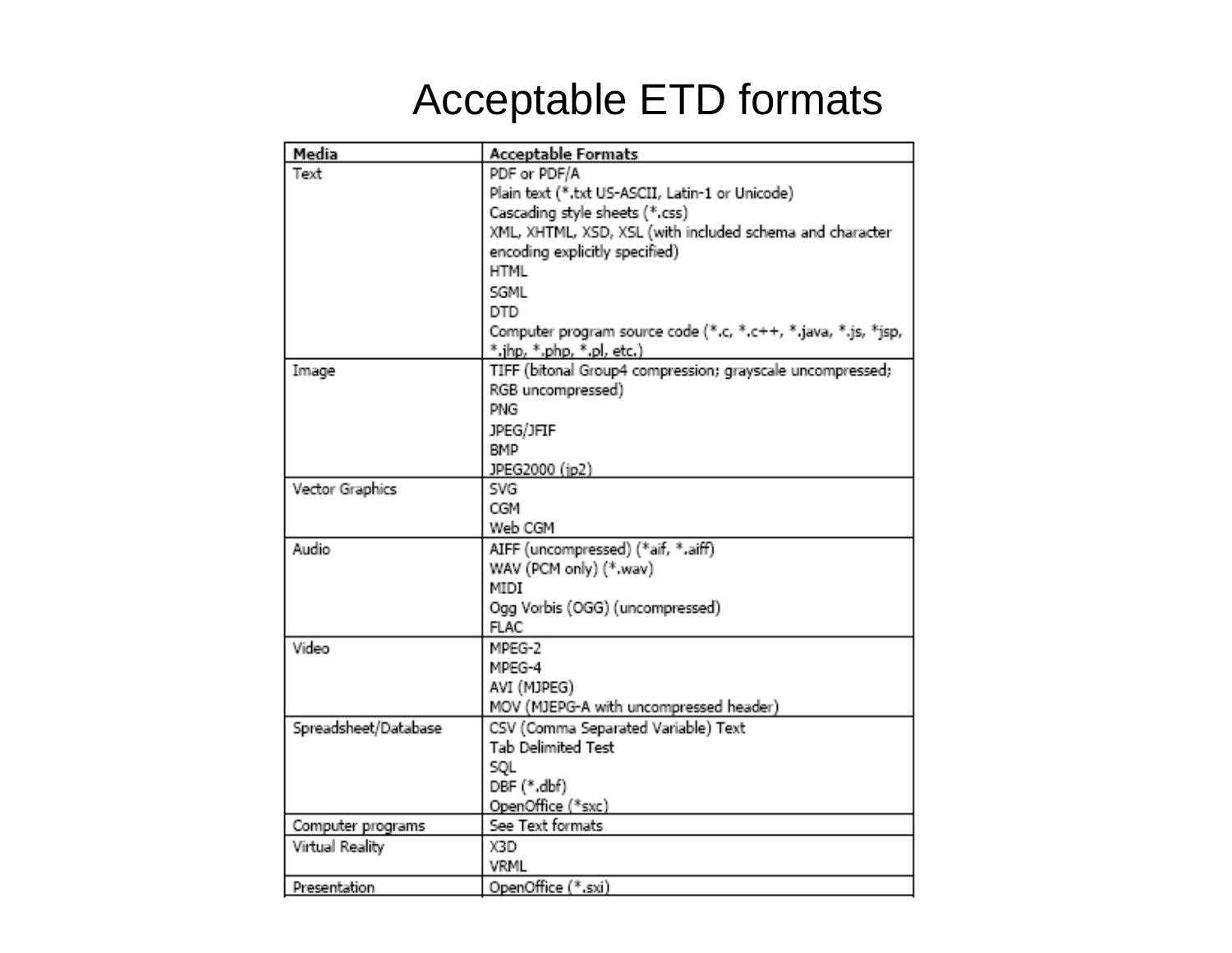## Some Issues Have Surfaced

Currently, as UF continues to enhance the descriptive metadata within our digital collections, these enhancements are not reflected in the original submission package. What is the efficacy and procedure of updating archived packages?

Although PDF/A seems to be a logical choice, the loss of links for certain packages destroys the integrity of the original creation, e.g., ETDs.

Granting agencies appreciate the thoroughness of the FDA preservation solution.